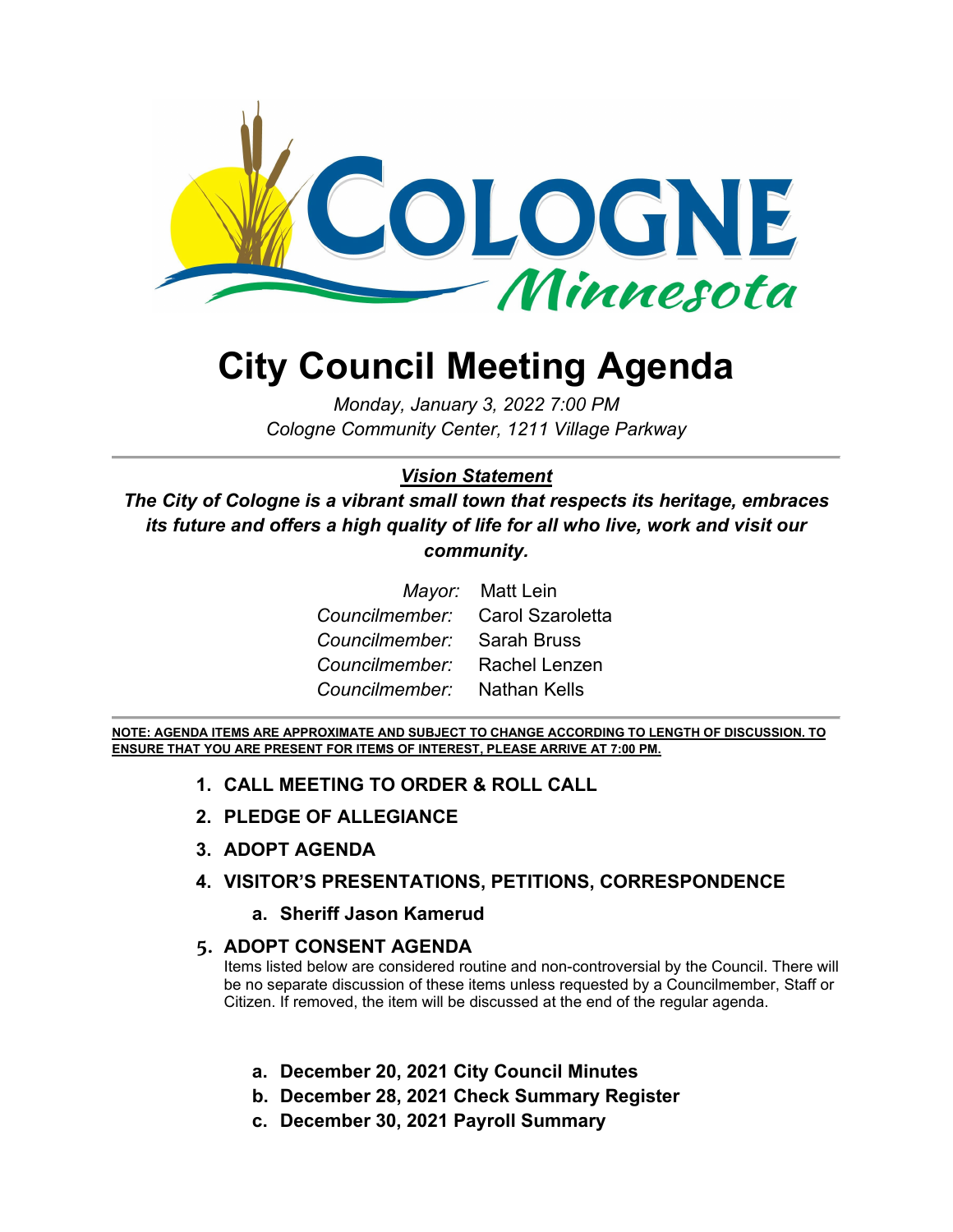- **d. January 3, 2022 Check Summary Register**
- **e. Res No 22-01 Accepting Donation**
- **6. OLD COUNCIL BUSINESS**
- **7. NEW COUNCIL BUSINESS**
	- **a. Staff Salary Recommendations**
- **8. BOARD REPORTS**
- **9. ANNOUNCEMENTS**
- **10.ITEMS REMOVED FROM THE CONSENT AGENDA**
- **11. ADJOURN**

#### **CALENDAR OF EVENTS/MEETINGS**

| January 17 | Monday  | MLK Jr Day OFFICES CLOSED   |
|------------|---------|-----------------------------|
| January 18 | Tuesday | 7:00PM City Council Meeting |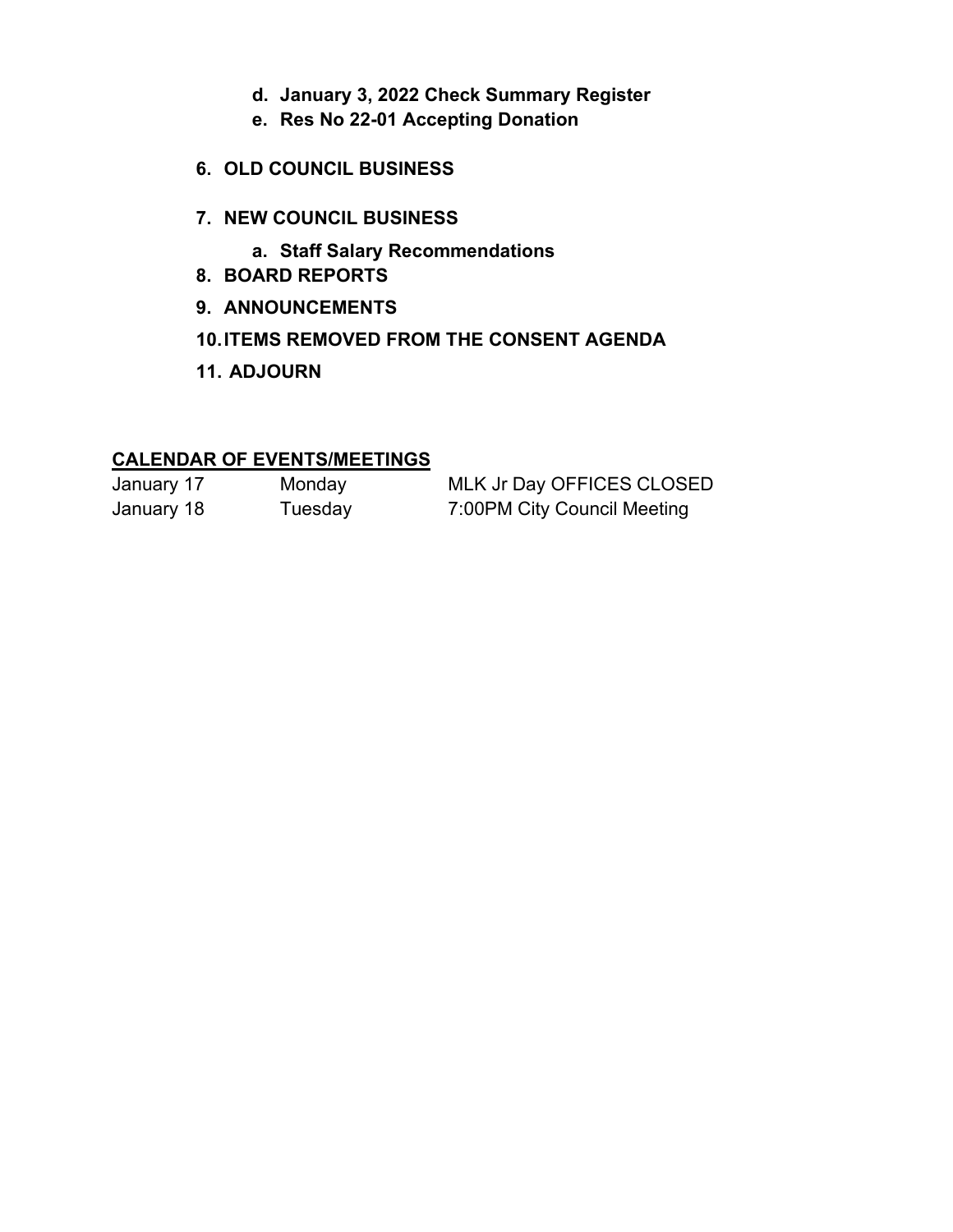

# **City Council Meeting Minutes**

*Monday, December 20, 2021 7:00 PM Cologne Community Center, 1211 Village Parkway*

## *Vision Statement*

*The City of Cologne is a vibrant small town that respects its heritage, embraces its future and offers a high quality of life for all who live, work and visit our community.*

|                                 | Mayor: Matt Lein |
|---------------------------------|------------------|
| Councilmember: Carol Szaroletta |                  |
| Councilmember: Sarah Bruss      |                  |
| Councilmember: Rachel Lenzen    |                  |
| Councilmember: Nathan Kells     |                  |

**NOTE: AGENDA ITEMS ARE APPROXIMATE AND SUBJECT TO CHANGE ACCORDING TO LENGTH OF DISCUSSION. TO ENSURE THAT YOU ARE PRESENT FOR ITEMS OF INTEREST, PLEASE ARRIVE AT 7:00 PM.**

#### **1. CALL MEETING TO ORDER & ROLL CALL**

Mayor Lein called the meeting to order at 7:00 PM. Councilmembers Bruss, Kells, Lenzen and Szaroletta were present. Also present were City Administrator - Jesse Dickson and City Clerk Michelle Morrison.

#### **2. PLEDGE OF ALLEGIANCE**

#### **3. ADOPT AGENDA**

Mayor Lein asked to modify the agenda to add item i. December 22, 2021 Cologne Fire Dept. payroll to the consent agenda. Motion by Councilmember Bruss to adopt the revised agenda, second by Councilmember Lenzen. Motion carried 5-0

#### **4. VISITOR'S PRESENTATIONS, PETITIONS, CORRESPONDENCE**

#### **5. ADOPT CONSENT AGENDA**

Items listed below are considered routine and non-controversial by the Council. There will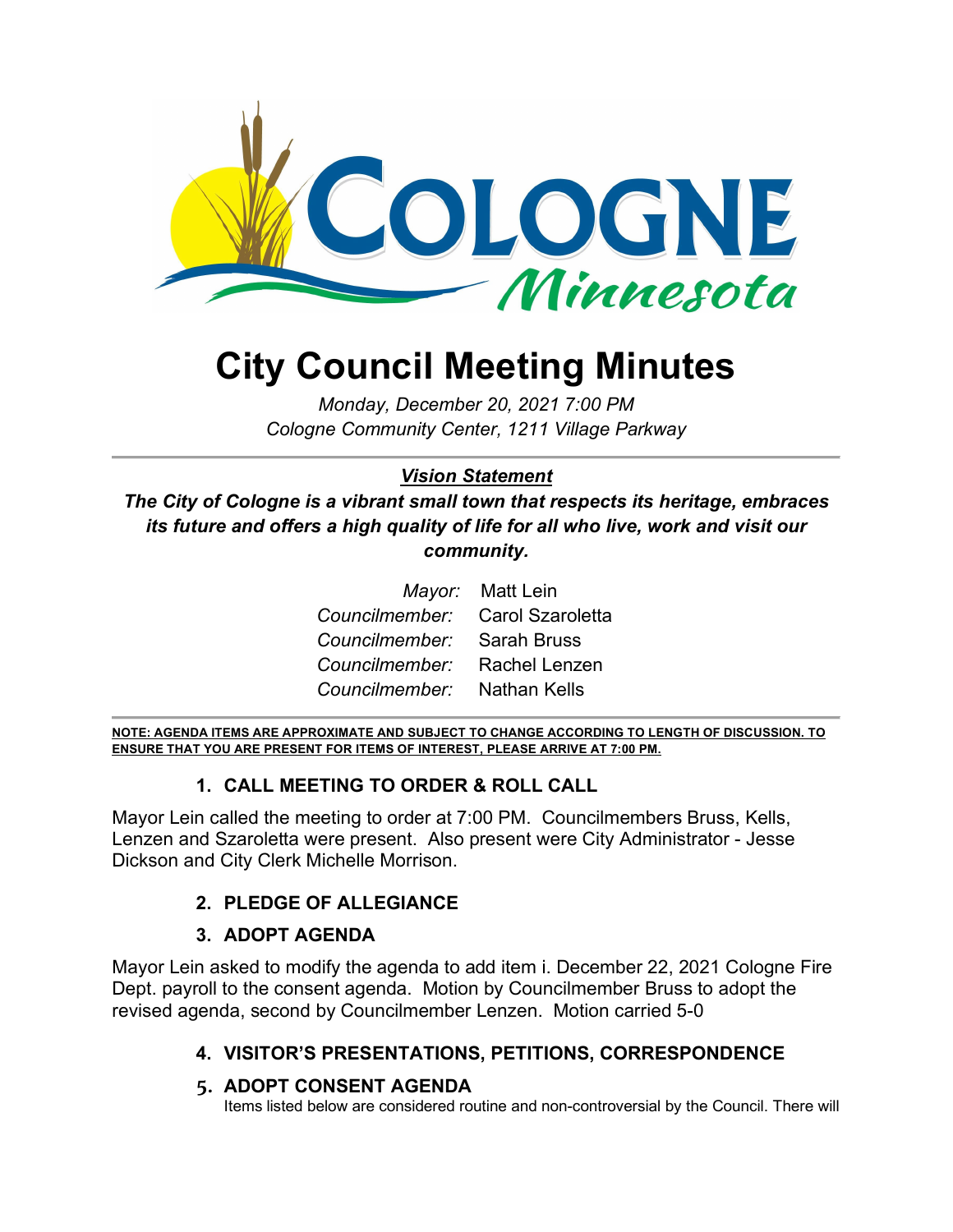be no separate discussion of these items unless requested by a Councilmember, Staff or Citizen. If removed, the item will be discussed at the end of the regular agenda.

- **a. December 6, 2021 City Council Minutes**
- **b. December 20, 2021 Check Summary Register**
- **c. December 21, 2021 Payroll Summary**
- **d. December 21 City Council and Planning Commission Payroll**
- **e. Resolution 21-26 Designating Polling Place**
- **f. 2020 Street & Utilities Pay Request No. 12**
- **g. 2022 Prosecution Contract**
- **h. Pheasants Forever Gambling Permit App February 19, 2022**
- **i. December 22, 2021 Cologne Fire Dept Payroll**

Motion by Councilmember Bruss to adopt the consent agenda, second by Councilmember Szaroletta. Motion carried unanimously.

#### **6. OLD COUNCIL BUSINESS**

#### **7. NEW COUNCIL BUSINESS**

#### **a. PUBLIC HEARING: Truth in Taxation**

Motion by Councilmember Kells to open the Truth in Taxation hearing at 7:05 PM, second by Councilmember Bruss. Motion carried unanimously. Discussion was held of recent newspaper reports on double digit property tax increases, unprecedented increases in property values in Carver County and the potential tax impact of the recent Bond passage in Central School District 108. Motion by Councilmember Bruss to close the public hearing at 7:10 PM, second by Councilmember Lenzen. Motion carried unanimously.

#### **b. Resolution No 21-27 Approving 2022 Budget**

After discussion Councilmember Kells made a motion to adopt Resolution 21-27 Approving 2022 Budget, second by Councilmember Bruss. Motion carried unanimously.

#### **c. Resolution No 21-28 Final Tax Levy Collectible 2022**

After discussion Councilmember Lenzen made a motion to adopt Resolution 21-28 Final Tax Levy Collectible 2022, second by Councilmember Szaroletta. Motion carried unanimously.

#### **d. 2022 Federal Holidays**

After discussion Councilmember Bruss made a motion to adopt the Federal Holidays as presented with Columbus Day being replaced with a floating holiday, second by Council member Kells. Motion carried 4-1 with Mayor Lein voting against the motion.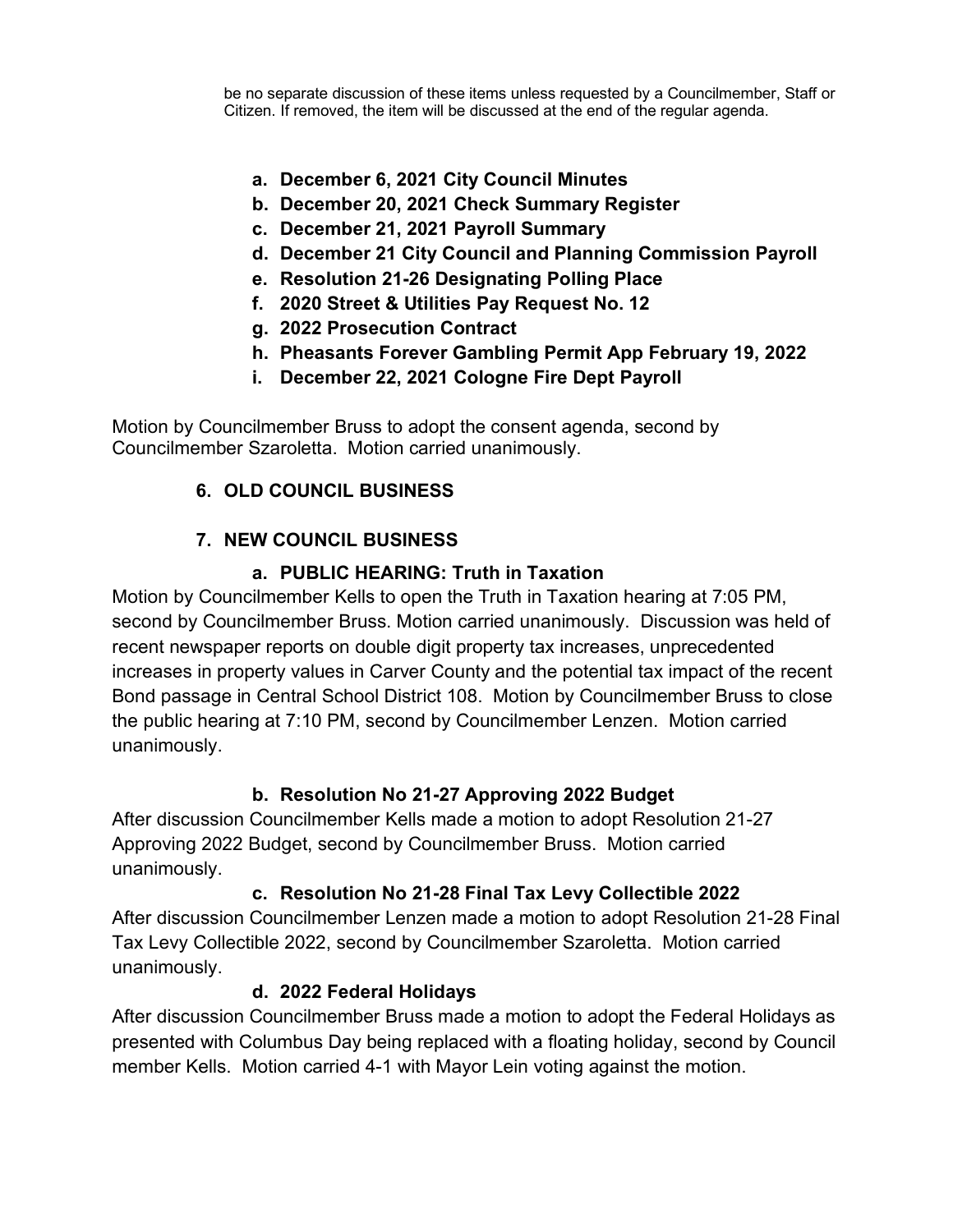#### **e. 2022 City Council Meeting Schedule**

Motion by Councilmember Bruss to adopt the City Council Meeting Schedule as presented, second by Councilmember Szaroletta. Motion carried unanimously.

#### **f. 2022 Annual Appointments**

Council reviewed existing appointments and after discussion agreed to appoint Abdo to a 3-year engagement as the City Auditor, Appoint Bernie Shambour as Chairperson and Jenn Brewington as Vice Chairperson of the Planning Commission through December 31, 2023, add Matt Lein as Cologne Fire Relief Association Trustee and Sarah Bruss as Glad Days Committee Member. Motion by Councilmember Szaroletta to adopt the Annual Appointments as discussed, second by Councilmember Lenzen. Motion carried unanimously.

#### **8. BOARD REPORTS**

#### **a. November Sheriff's Report**

#### **9. ANNOUNCEMENTS**

#### **10.ITEMS REMOVED FROM THE CONSENT AGENDA**

#### **11. ADJOURN**

Motion by Councilmember Lenzen to adjourn at 7:30 PM, second by Councilmember Kells. Motion carried 5-0.

Respectfully Submitted: The Attest: Attest:

\_\_\_\_\_\_\_\_\_\_\_\_\_\_\_\_\_\_\_\_\_\_\_\_\_ \_\_\_\_\_\_\_\_\_\_\_\_\_\_\_\_\_\_\_\_\_\_\_ Michelle M Morrison **Matt Lein** City Clerk **Mayor** Mayor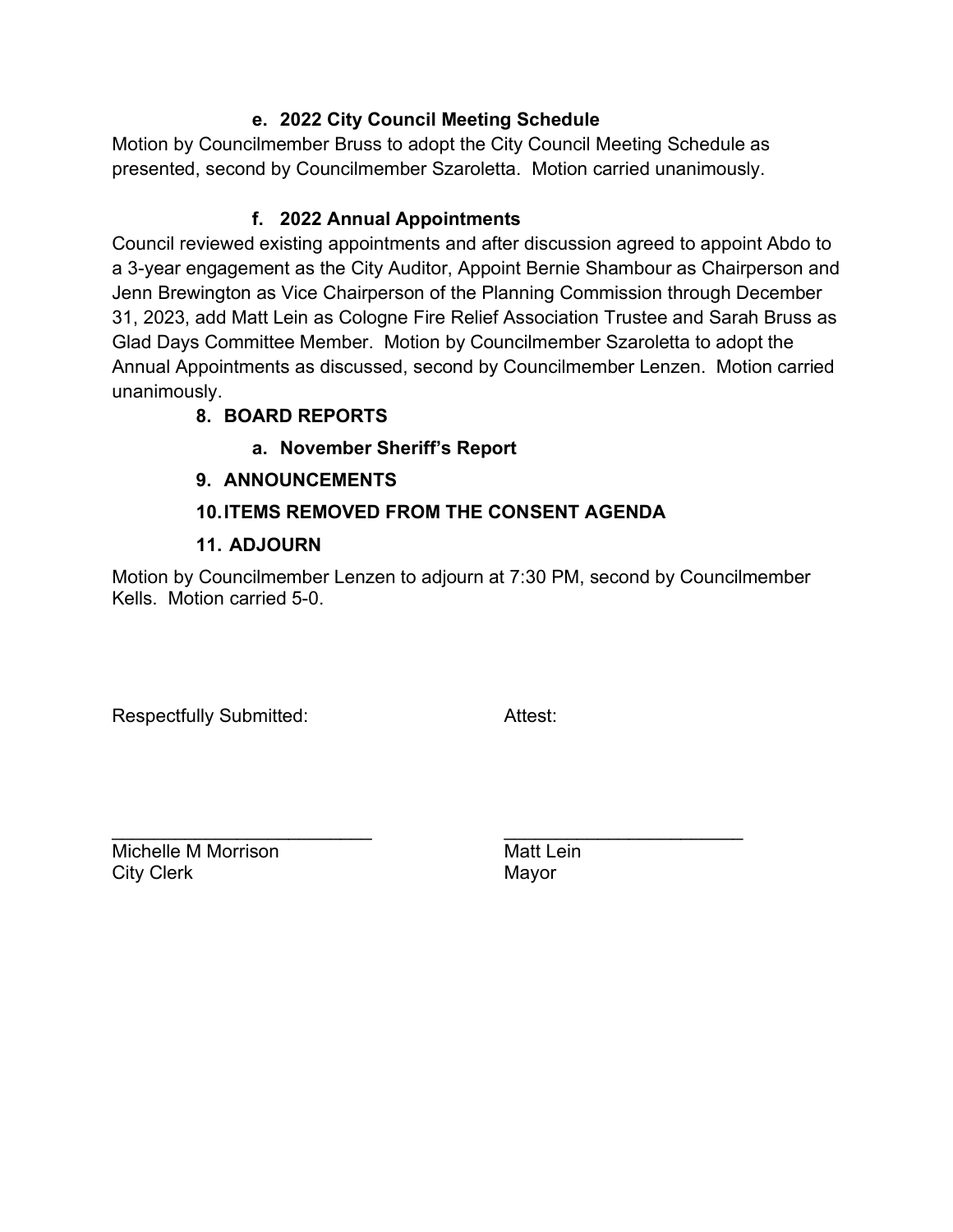#### **CITY OF COLOGNE** 12/29/21 3:03 PM

#### **\*Check Summary Register©**

**Batch: 122921CR,123021CR**

|       |                | Name                             | <b>Check Date</b>   | <b>Check Amt</b> |                                                     |
|-------|----------------|----------------------------------|---------------------|------------------|-----------------------------------------------------|
|       | 10100 Checking |                                  |                     |                  |                                                     |
| 26852 |                | <b>AMY BOLTMANN</b>              | 12/28/2021          | \$50.00          | Deposit Refund                                      |
| 26853 |                | BOUND TREE MEDICAL, LLC          | 12/28/2021          |                  | \$2.129.95 Pedriatic Defib Pads                     |
| 26854 |                | <b>CARVER COUNTY</b>             | 12/28/2021          |                  | \$334.95 December Internet                          |
| 26855 |                | <b>CENTERPOINT ENERGY</b>        | 12/28/2021          | \$1,024.11       | 107 John Ave                                        |
| 26856 |                | <b>EMTS</b>                      | 12/28/2021          | \$1.390.00       | Milbrett and Lueck EMR Training                     |
| 26857 |                | ENGEL WATER TESTING INC.         | 12/28/2021          |                  | \$150.00 Water Testing                              |
| 26858 |                | FORCE AMERICA DISTRIBUTING       | 12/28/2021          | \$168.14 Cables  |                                                     |
| 26859 |                | <b>GEARGRID CORPORATION</b>      | 12/28/2021          | \$1,560.00 CFD   |                                                     |
| 26860 |                | <b>ROSS HENRY</b>                | 12/28/2021          | \$50.00          | Deposit Refund                                      |
| 26861 |                | JOOS, NICK                       | 12/28/2021          |                  | \$114.43 Cancel Kitchen Rental                      |
| 26862 |                | JOSTAN SERVICES, INC.            | 12/28/2021          | \$765.43         | December Cleaning                                   |
| 26863 |                | PRINCE VINCENT KOCHUTHRES        | 12/28/2021          |                  | \$1,200.00 Refund Security - Not Required           |
| 26864 |                | LANO EQUIPMENT OF NORWOO         | 12/28/2021          |                  | \$367.86 Public Works Fuel, Air and Oil Filters     |
| 26865 |                | MIDWEST AQUA CARE                | 12/28/2021          |                  | \$1,030.00 Annual Fountain Removal Wash and Storage |
| 26866 |                | <b>MN VALLEY ELECTRIC COOPER</b> | 12/28/2021          |                  | \$112.59 2140 N Village Pky                         |
| 26867 |                | <b>MN VALLEY TESTING LABS</b>    | 12/28/2021          |                  | \$143.50 Warter Analysis                            |
| 26868 |                | N & J SERVICES                   | 12/28/2021          | \$850.00         | <b>Event Cleaning</b>                               |
| 26869 |                | <b>RANDYS SANITATION INC</b>     | 12/28/2021          | \$599.87         | Lions Park                                          |
| 26870 |                | THURK, MARLENE                   | 12/28/2021          | \$50.00          | Deposit Refund                                      |
| 26871 |                | <b>VISA</b>                      | 12/28/2021          | \$784.09         | <b>CFD Training</b>                                 |
| 26872 |                | VOS CONSTRUCTION, INC.           | 12/28/2021          | \$79.49          | <b>CCC Ceiling Tile Replacement</b>                 |
| 26873 |                | <b>XCEL ENERGY</b>               | 12/28/2021          |                  | \$8,079.95 PW Maintenance Building                  |
| 26874 |                | COLLABORATIVE PLANNING, LL       | 12/29/2021          | \$297.00         | Misc Planning                                       |
| 26875 |                | <b>KARINA FAST</b>               | 12/29/2021          | \$168.11         | <b>Cancelled Event</b>                              |
| 26876 |                | DAVE SAMUELSON                   | 12/29/2021          |                  | \$80.00 Snow Removal                                |
|       |                |                                  | <b>Total Checks</b> | \$21,579.47      |                                                     |

Clerk Treasurer Date

FILTER: (([Act Year]='2021' and [period] in (12))) and (Source in ('122921CR','123021CR'))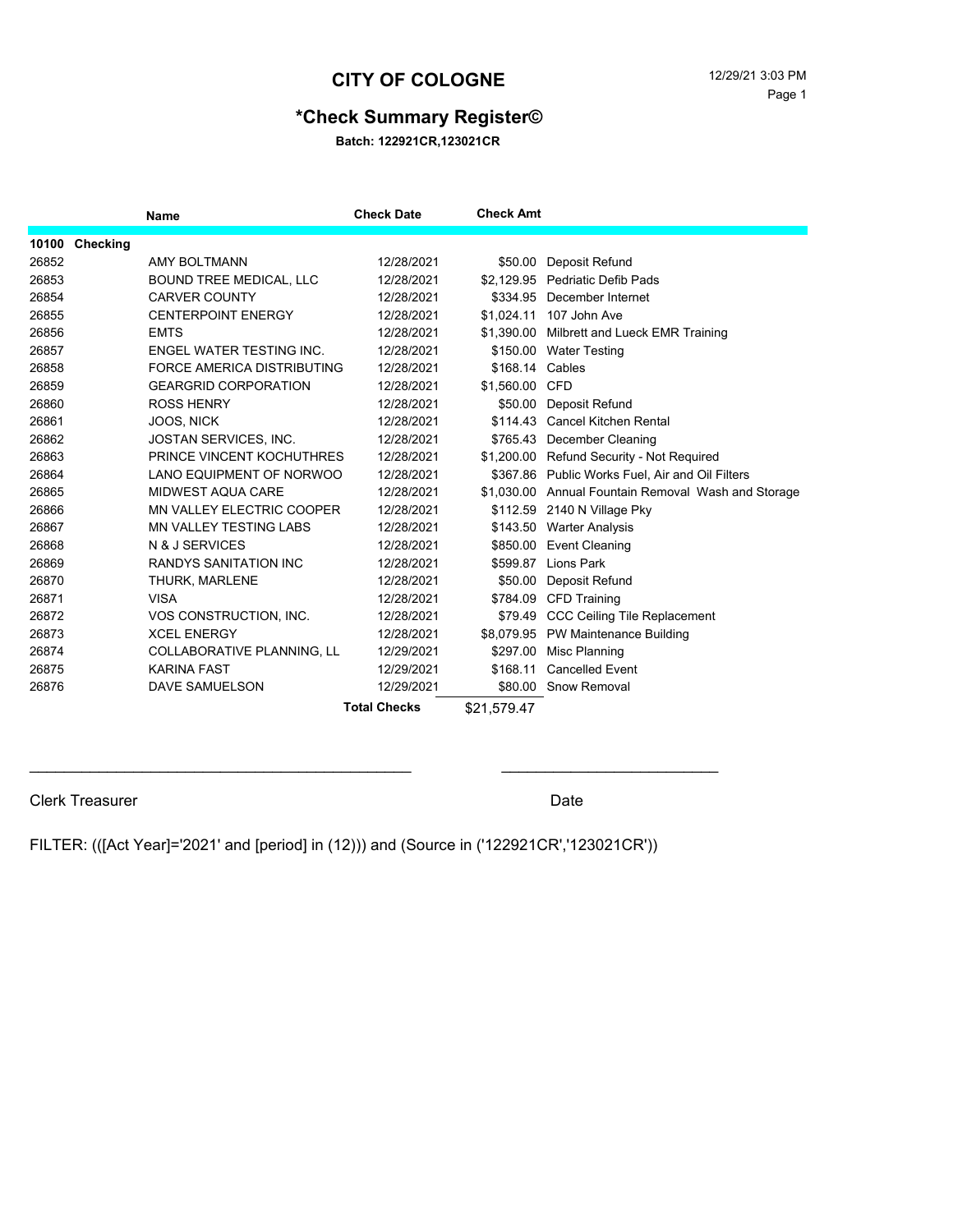## **CITY OF COLOGNE** 12/29/21 3:04 PM

# **\*Check Detail Register©**

**Batch: 122921CR,123021CR**

| Check #        | <b>Check Date</b> | Vendor Name                     | Amount Invoice |          | Comment                         |
|----------------|-------------------|---------------------------------|----------------|----------|---------------------------------|
| 10100 Checking |                   |                                 |                |          |                                 |
| 26852          | 12/28/21          | <b>AMY BOLTMANN</b>             |                |          |                                 |
|                | G 101-22000       | Deposits                        | \$50.00        |          | Deposit Refund                  |
|                |                   | Total                           | \$50.00        |          |                                 |
| 26853          | 12/28/21          | <b>BOUND TREE MEDICAL, LLC</b>  |                |          |                                 |
|                | E 101-45200-500   | Capital Outlay (GENERAL         | \$1,629.99     | 84315808 | <b>AED Fritz Field</b>          |
|                | E 101-42230-210   | <b>Operating Supplies (GEN</b>  | \$499.96       | 84321584 | <b>Pedriatic Defib Pads</b>     |
|                |                   | Total                           | \$2,129.95     |          |                                 |
| 26854          | 12/28/21          | <b>CARVER COUNTY</b>            |                |          |                                 |
|                | E 101-43100-320   | <b>Communications (GENER</b>    | \$214.95       |          | December Internet               |
|                | E 601-49400-320   | <b>Communications (GENER</b>    | \$40.00        |          | December Internet               |
|                | E 101-42210-320   | <b>Communications (GENER</b>    | \$40.00        |          | December Internet               |
|                | E 101-45100-320   | <b>Communications (GENER</b>    | \$40.00        |          | December Internet               |
|                |                   | Total                           | \$334.95       |          |                                 |
| 26855          | 12/28/21          | <b>CENTERPOINT ENERGY</b>       |                |          |                                 |
|                | E 101-45200-383   | <b>Gas Utilities</b>            | \$212.35       |          | 107 John Ave                    |
|                | E 101-43100-383   | <b>Gas Utilities</b>            | \$15.00        |          | 306 Playhouse                   |
|                | E 101-43100-383   | <b>Gas Utilities</b>            | \$412.39       |          | 304 Louis St                    |
|                | E 101-42210-383   | <b>Gas Utilities</b>            | \$384.37       |          | 110 Louis St                    |
|                |                   | Total                           | \$1,024.11     |          |                                 |
| 26856          | 12/28/21          | <b>EMTS</b>                     |                |          |                                 |
|                | E 101-42220-208   | Training and Instruction        | \$1,390.00     | 1921     | Milbrett and Lueck EMR Training |
|                |                   | Total                           | \$1,390.00     |          |                                 |
| 26857          | 12/28/21          | <b>ENGEL WATER TESTING INC.</b> |                |          |                                 |
|                | E 601-49400-311   | Analysis                        | \$150.00       | 24770    | <b>Water Testing</b>            |
|                |                   | Total                           | \$150.00       |          |                                 |
| 26858          | 12/28/21          | FORCE AMERICA DISTRIBUTING, LL  |                |          |                                 |
|                | E 101-43100-404   | Repairs/Maint Machinery/        | \$168.14       |          | Cables                          |
|                |                   | Total                           | \$168.14       |          |                                 |
| 26859          | 12/28/21          | <b>GEARGRID CORPORATION</b>     |                |          |                                 |
|                | E 101-42210-223   | <b>Building Repair Supplies</b> | \$1,560.00     | 26944    | <b>CFD</b>                      |
|                |                   | Total                           | \$1,560.00     |          |                                 |
| 26860          | 12/28/21          | <b>ROSS HENRY</b>               |                |          |                                 |
|                | G 101-22000       | Deposits                        | \$50.00        |          | Deposit Refund                  |
|                |                   | Total                           | \$50.00        |          |                                 |
| 26861          | 12/28/21          | JOOS, NICK                      |                |          |                                 |
|                | R 101-00000-34793 | Gym Fees/Rentals                | \$60.00        |          | Cancel Kitchen Rental           |
|                | G 101-20300       | Sales Tax Payable               | \$4.13         |          | <b>Cancel Kitchen Rental</b>    |
|                | G 101-20301       | Sales Tax Payable - Trans       | \$0.30         |          | Cancel Kitchen                  |
|                | G 101-22000       | Deposits                        | \$50.00        |          | Deposit Refund                  |
|                |                   | Total                           | \$114.43       |          |                                 |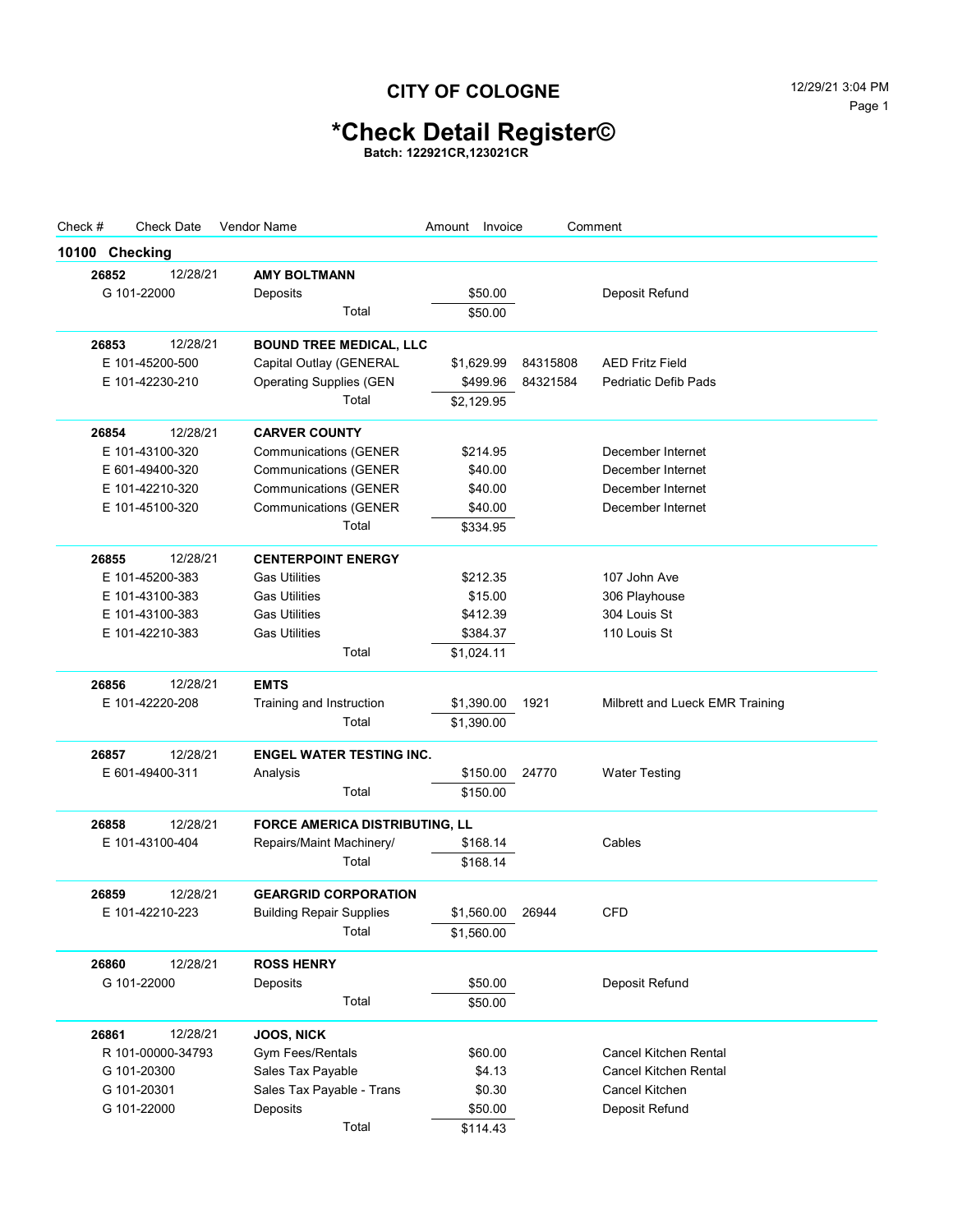## **CITY OF COLOGNE** 12/29/21 3:04 PM

# **\*Check Detail Register©**

**Batch: 122921CR,123021CR**

| Check #<br><b>Check Date</b> | Vendor Name                           | Amount Invoice |         | Comment                                  |
|------------------------------|---------------------------------------|----------------|---------|------------------------------------------|
| 12/28/21<br>26862            | JOSTAN SERVICES, INC.                 |                |         |                                          |
| E 101-45100-210              | <b>Operating Supplies (GEN</b>        | \$186.62       |         | Supplies                                 |
| E 101-45100-401              | Repairs/Maint Buildings               | \$578.81       | 8104    | December Cleaning                        |
|                              | Total                                 | \$765.43       |         |                                          |
|                              |                                       |                |         |                                          |
| 12/28/21<br>26863            | <b>PRINCE VINCENT KOCHUTHRESIA</b>    | \$200.00       |         |                                          |
| R 101-00000-34792            | Fitness Center Fees - Oth             |                |         | Refund Security - Not Required           |
| G 101-22000                  | Deposits                              | \$1,000.00     |         | Deposit Refund                           |
|                              | Total                                 | \$1,200.00     |         |                                          |
| 26864<br>12/28/21            | <b>LANO EQUIPMENT OF NORWOOD</b>      |                |         |                                          |
| E 101-43100-404              | Repairs/Maint Machinery/              | \$367.86       | 68313   | Public Works Fuel, Air and Oil Filters   |
|                              | Total                                 | \$367.86       |         |                                          |
| 26865<br>12/28/21            | <b>MIDWEST AQUA CARE</b>              |                |         |                                          |
| E 101-45200-310              | <b>Other Professional Servic</b>      | \$1,030.00     | 1208    | Annual Fountain Removal Wash and Storage |
|                              | Total                                 | \$1,030.00     |         |                                          |
| 12/28/21<br>26866            | <b>MN VALLEY ELECTRIC COOPERATIVE</b> |                |         |                                          |
| E 602-49470-381              | <b>Electric Utilities</b>             | \$56.97        |         | 2140 N Village Pky                       |
| E 101-43160-381              | <b>Electric Utilities</b>             | \$55.62        |         | 2043 Village Parkway Light               |
|                              | Total                                 | \$112.59       |         |                                          |
|                              |                                       |                |         |                                          |
| 12/28/21<br>26867            | <b>MN VALLEY TESTING LABS</b>         |                |         |                                          |
| E 602-49450-311              | Analysis                              | \$143.50       | 1122435 | <b>Warter Analysis</b>                   |
|                              | Total                                 | \$143.50       |         |                                          |
| 12/28/21<br>26868            | <b>N &amp; J SERVICES</b>             |                |         |                                          |
| E 101-45100-300              | Professional Srvs (GENE               | \$850.00       |         | <b>Event Cleaning</b>                    |
|                              | Total                                 | \$850.00       |         |                                          |
| 12/28/21<br>26869            | <b>RANDYS SANITATION INC</b>          |                |         |                                          |
| E 101-45200-384              | Refuse/Garbage Disposal               | \$119.36       |         | Lions Park                               |
| E 101-41940-384              | Refuse/Garbage Disposal               | \$187.45       |         | <b>Public Works</b>                      |
| E 101-42210-384              | Refuse/Garbage Disposal               | \$119.36       |         | Louis Hall                               |
| E 101-45100-384              | Refuse/Garbage Disposal               | \$173.70       |         | <b>Community Center</b>                  |
|                              | Total                                 | \$599.87       |         |                                          |
| 12/28/21<br>26870            | THURK, MARLENE                        |                |         |                                          |
| G 101-22000                  | Deposits                              | \$50.00        |         | Deposit Refund                           |
|                              | Total                                 | \$50.00        |         |                                          |
|                              |                                       |                |         |                                          |
| 12/28/21<br>26871            | <b>VISA</b>                           |                |         |                                          |
| E 101-42220-208              | Training and Instruction              | \$510.53       |         | <b>CFD Training</b>                      |
| E 101-42230-404              | Repairs/Maint Machinery/              | \$63.56        |         | CFD CFD Tool Bag                         |
| E 101-42210-223              | <b>Building Repair Supplies</b>       | \$210.00       |         | <b>CFD Deadbolts</b>                     |
|                              | Total                                 | \$784.09       |         |                                          |
| 12/28/21<br>26872            | VOS CONSTRUCTION, INC.                |                |         |                                          |
| E 101-45100-401              | Repairs/Maint Buildings               | \$79.49        | 21128   | CCC Ceiling Tile Replacement             |
|                              | Total                                 | \$79.49        |         |                                          |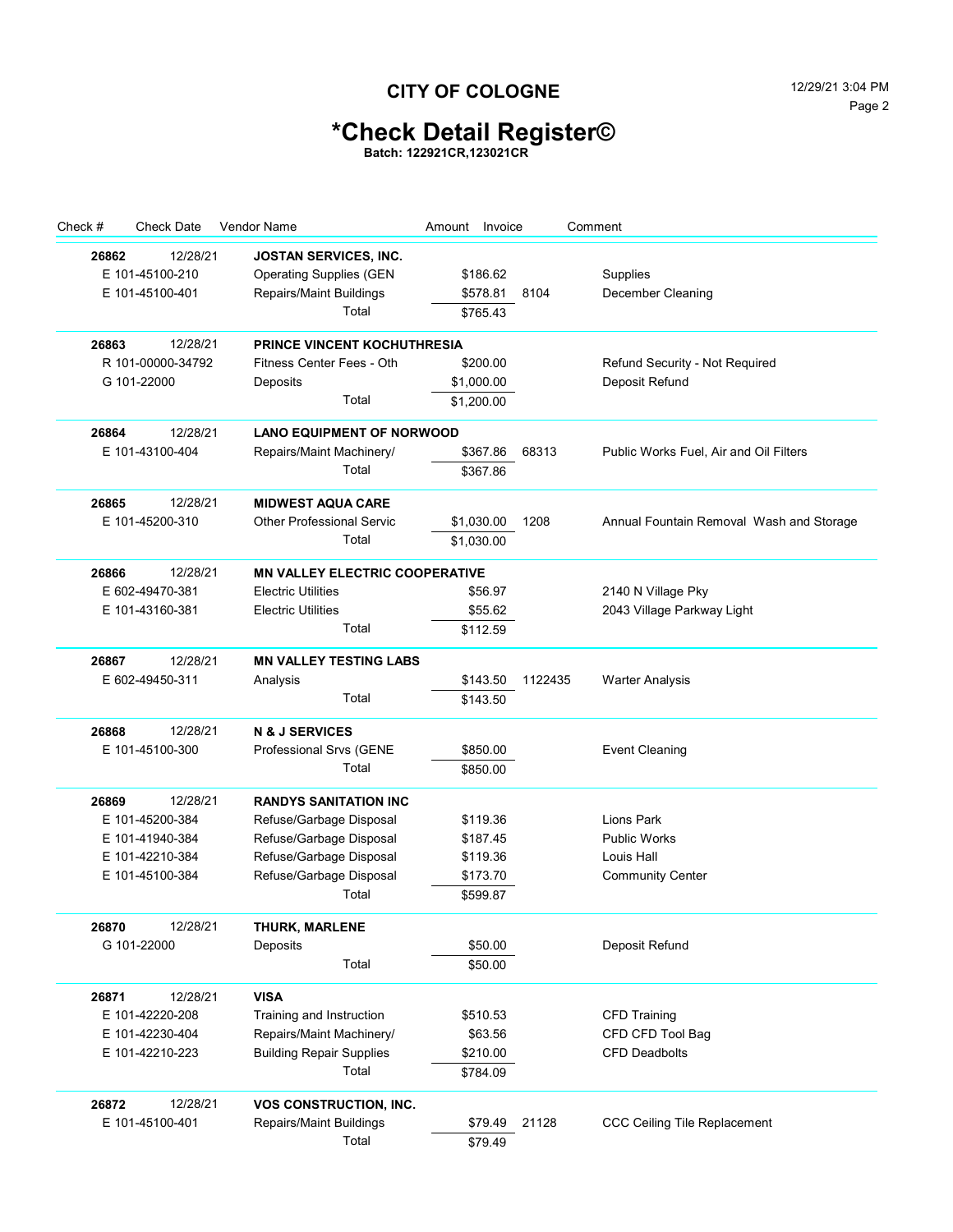### **CITY OF COLOGNE** 12/29/21 3:04 PM

# **\*Check Detail Register©**

**Batch: 122921CR,123021CR**

| Check #             | <b>Check Date</b> | <b>Vendor Name</b>                 | Amount Invoice | Comment                         |  |
|---------------------|-------------------|------------------------------------|----------------|---------------------------------|--|
| 26873               | 12/28/21          | <b>XCEL ENERGY</b>                 |                |                                 |  |
|                     | E 101-41940-381   | <b>Electric Utilities</b>          | \$13.17        | PW Maintenance Building         |  |
|                     | E 101-42210-381   | <b>Electric Utilities</b>          | \$331.49       | Louis Hall                      |  |
|                     | E 101-43100-381   | <b>Electric Utilities</b>          | \$279.09       | <b>Public Works Facility</b>    |  |
|                     | E 101-43160-381   | <b>Electric Utilities</b>          | \$1,430.83     | <b>Street Lights</b>            |  |
|                     | E 101-45200-381   | <b>Electric Utilities</b>          | \$103.97       | <b>Tennis Courts/Lions Park</b> |  |
|                     | E 601-49400-381   | <b>Electric Utilities</b>          | \$279.42       | <b>Water Tower Wells</b>        |  |
|                     | E 602-49450-381   | <b>Electric Utilities</b>          | \$5,137.90     | <b>WWTP</b>                     |  |
|                     | E 602-49470-381   | <b>Electric Utilities</b>          | \$504.08       | <b>Lift Stations</b>            |  |
|                     |                   | Total                              | \$8,079.95     |                                 |  |
| 26874               | 12/29/21          | <b>COLLABORATIVE PLANNING, LLC</b> |                |                                 |  |
|                     | E 101-41910-310   | <b>Other Professional Servic</b>   | \$297.00       | Misc Planning                   |  |
|                     |                   | Total                              | \$297.00       |                                 |  |
| 26875               | 12/29/21          | <b>KARINA FAST</b>                 |                |                                 |  |
|                     | R 101-00000-34793 | <b>Gym Fees/Rentals</b>            | \$110.00       | <b>Cancelled Event</b>          |  |
|                     | G 101-20300       | Sales Tax Payable                  | \$7.56         | <b>Cancelled Event</b>          |  |
|                     | G 101-20301       | Sales Tax Payable - Trans          | \$0.55         | <b>Cancelled Event</b>          |  |
|                     | G 101-22000       | Deposits                           | \$50.00        | <b>Cancelled Event</b>          |  |
|                     |                   | Total                              | \$168.11       |                                 |  |
| 26876               | 12/29/21          | <b>DAVE SAMUELSON</b>              |                |                                 |  |
|                     | E 101-43100-101   | Wages and Salaries                 | \$80.00        | Snow Removal                    |  |
|                     |                   | Total                              | \$80.00        |                                 |  |
|                     |                   | 10100 Checking                     | \$21,579.47    |                                 |  |
| <b>Fund Summary</b> |                   |                                    |                |                                 |  |
| 10100 Checking      |                   |                                    |                |                                 |  |
|                     | 101 GENERAL FUND  |                                    | \$15,267.60    |                                 |  |
| 601 WATER FUND      |                   |                                    | \$469.42       |                                 |  |
| 602 SEWER FUND      |                   |                                    | \$5,842.45     |                                 |  |
|                     |                   |                                    | \$21,579.47    |                                 |  |
|                     |                   |                                    |                |                                 |  |

\_\_\_\_\_\_\_\_\_\_\_\_\_\_\_\_\_\_\_\_\_\_\_\_\_\_\_\_\_\_\_\_\_\_\_\_\_\_\_\_\_\_\_\_ \_\_\_\_\_\_\_\_\_\_\_\_\_\_\_\_\_\_\_\_\_\_\_\_\_

Clerk Treasurer Date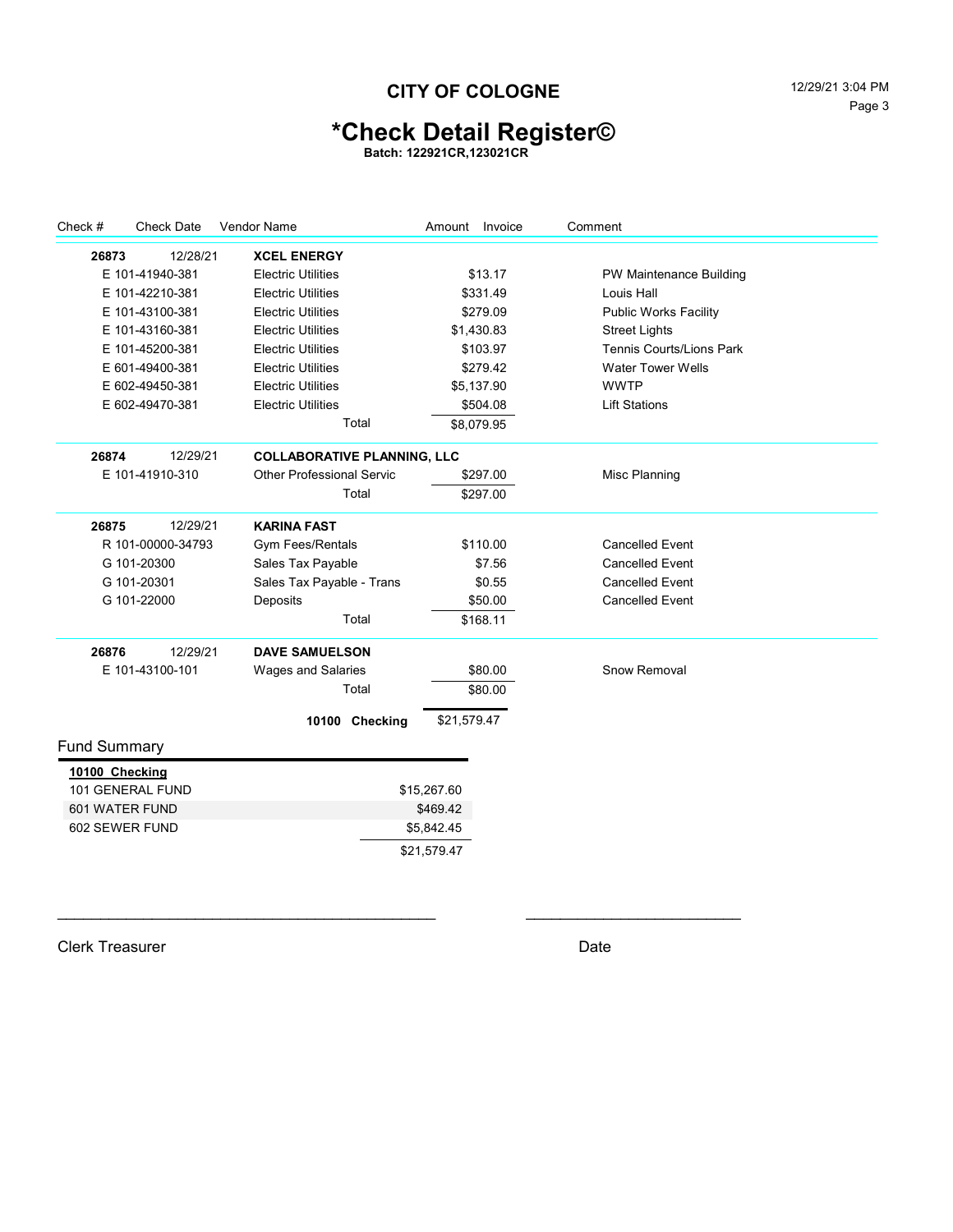| <b>City of Cologne Payroll</b><br>$30 - Dec-21$ |      |              |    |           |                                     |  |
|-------------------------------------------------|------|--------------|----|-----------|-------------------------------------|--|
| Employee                                        |      | <b>EFT</b>   |    |           | 11,924.98 December 30, 2021 Payroll |  |
| <b>IRS</b>                                      | 881E | <b>EFT</b>   | \$ |           | 4,542.45 December 30, 2021 Payroll  |  |
| <b>MN</b> Department of Revenue                 | 882E | <b>EFT</b>   | \$ |           | 793.42 December 30, 2021 Payroll    |  |
| <b>PERA</b>                                     | 883E | <b>EFT</b>   | \$ |           | 2,484.94 December 30, 2021 Payroll  |  |
|                                                 |      | <b>Total</b> |    | 19,745.79 |                                     |  |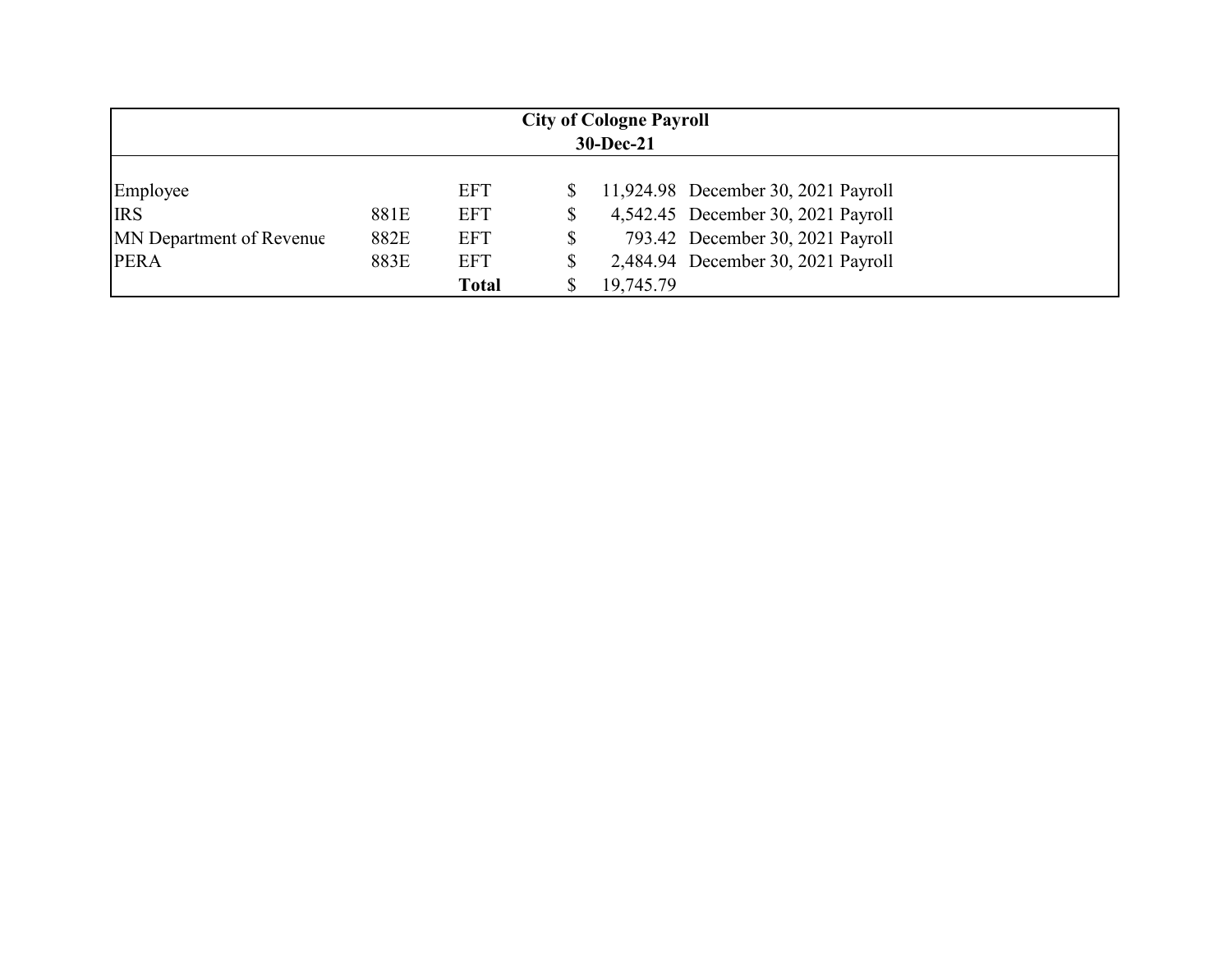#### **CITY OF COLOGNE** 12/29/21 3:10 PM

## **\*Check Summary Register©**

**Batch: 010322CR**

|       |          | Name                         | <b>Check Date</b>   | <b>Check Amt</b> |                                                        |
|-------|----------|------------------------------|---------------------|------------------|--------------------------------------------------------|
| 10100 | Checking |                              |                     |                  |                                                        |
| 26877 |          | AFLAC                        | 1/3/2021            |                  | \$212.70 January Employee Insurance                    |
| 26878 |          | <b>HEALTH PARTNERS</b>       | 1/3/2021            |                  | \$5,729.93 January Employee Medical and Dental Insuran |
| 26879 |          | I FADERSHIP GROWTH GROUP     | 1/3/2021            |                  | \$600.00 Administrator Leadership Group                |
| 26880 |          | MINNESOTA DEPT OF HEAI TH    | 1/3/2021            |                  | \$520.00 Annual Splashpad License Renewal              |
| 26881 |          | MINNESOTA RURAL WATER AS     | 1/3/2021            |                  | \$300.00 Annual Associate Membership                   |
| 26882 |          | <b>NCPERS Group Life Ins</b> | 1/3/2021            |                  | \$96.00 January Employee Life Insurance                |
| 26883 |          | POST OFFICE                  | 1/3/2021            | \$2,650.00       | Utility Billing Postage                                |
| 26884 |          | TWIN CITIES & WESTERN RAILR  | 1/3/2021            |                  | \$600.00 Annual Lease 453.3-20071201                   |
|       |          |                              | <b>Total Checks</b> | \$10,708.63      |                                                        |

\_\_\_\_\_\_\_\_\_\_\_\_\_\_\_\_\_\_\_\_\_\_\_\_\_\_\_\_\_\_\_\_\_\_\_\_\_\_\_\_\_\_\_\_ \_\_\_\_\_\_\_\_\_\_\_\_\_\_\_\_\_\_\_\_\_\_\_\_\_

Clerk Treasurer Date Clerk Treasurer Clerk Treasurer Date

FILTER: (([Act Year]='2022' and [period] in (1))) and (Source in ('010322CR'))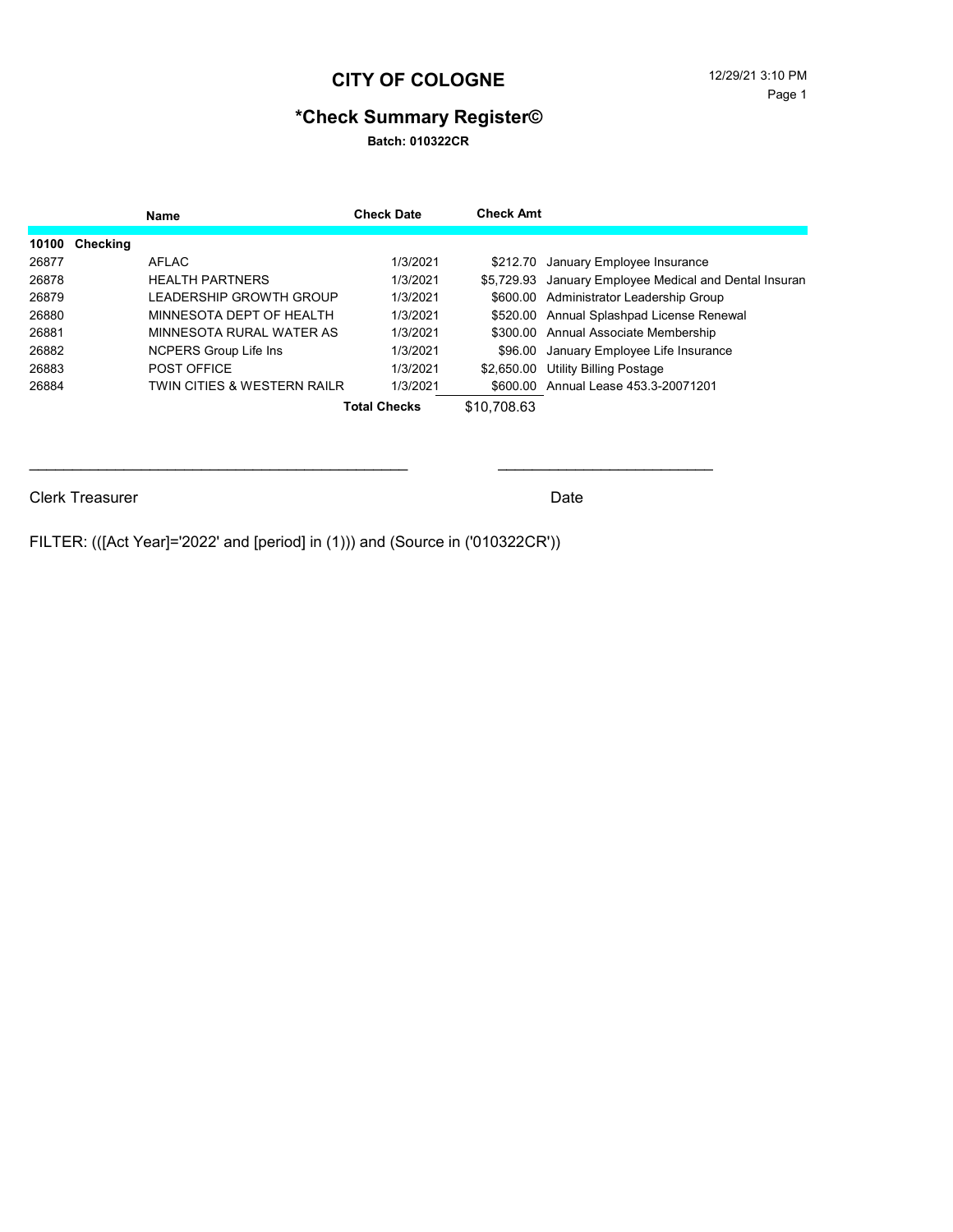## **CITY OF COLOGNE** 12/29/21 3:11 PM

# **\*Check Detail Register©**

**Batch: 010322CR**

| Check #        |       | <b>Check Date</b> | Vendor Name                        | Amount      | Invoice |           | Comment                                       |
|----------------|-------|-------------------|------------------------------------|-------------|---------|-----------|-----------------------------------------------|
| 10100 Checking |       |                   |                                    |             |         |           |                                               |
|                | 26877 | 01/03/21          | <b>AFLAC</b>                       |             |         |           |                                               |
|                |       | E 101-41400-130   | <b>Employer Paid Ins (GENE</b>     |             | \$41.52 |           | January Employee Insurance                    |
|                |       | G 101-21705       | Aflac                              | \$129.66    |         |           | January Employee Insurance                    |
|                |       | E 602-49450-130   | <b>Employer Paid Ins (GENE</b>     |             | \$20.76 |           | January Employee Insurance                    |
|                |       | E 601-49400-130   | <b>Employer Paid Ins (GENE</b>     |             | \$20.76 |           | January Employee Insurance                    |
|                |       |                   | Total                              | \$212.70    |         |           |                                               |
|                | 26878 | 01/03/21          | <b>HEALTH PARTNERS</b>             |             |         |           |                                               |
|                |       | G 101-21706       | <b>Health/Dental Ins</b>           | \$5,729.93  |         | 109198202 | January Employee Medical and Dental Insurance |
|                |       |                   | Total                              | \$5,729.93  |         |           |                                               |
|                | 26879 | 01/03/21          | <b>LEADERSHIP GROWTH GROUPS</b>    |             |         |           |                                               |
|                |       | E 101-41400-331   | <b>Travel/Education Expense</b>    | \$600.00    |         | 22304     | Administrator Leadership Group                |
|                |       |                   | Total                              | \$600.00    |         |           |                                               |
|                | 26880 | 01/03/21          | <b>MINNESOTA DEPT OF HEALTH</b>    |             |         |           |                                               |
|                |       | E 101-45200-430   | Miscellaneous (GENERAL             | \$520.00    |         |           | Annual Splashpad License Renewal              |
|                |       |                   | Total                              | \$520.00    |         |           |                                               |
|                | 26881 | 01/03/21          | <b>MINNESOTA RURAL WATER ASSOC</b> |             |         |           |                                               |
|                |       | E 601-49400-208   | Training and Instruction           | \$300.00    |         |           | Annual Associate Membership                   |
|                |       |                   | Total                              | \$300.00    |         |           |                                               |
|                | 26882 | 01/03/21          | <b>NCPERS Group Life Ins</b>       |             |         |           |                                               |
|                |       | E 101-41400-130   | <b>Employer Paid Ins (GENE</b>     |             | \$48.00 |           | 39700001202 January Employee Life Insurance   |
|                |       | E 601-49400-130   | <b>Employer Paid Ins (GENE</b>     |             | \$16.00 |           | 39700001202 January Employee Life Insurance   |
|                |       | E 602-49450-130   | <b>Employer Paid Ins (GENE</b>     |             | \$16.00 |           | 39700001202 January Employee Life Insurance   |
|                |       | E 101-43100-130   | <b>Employer Paid Ins (GENE</b>     |             | \$16.00 |           | 39700001202 January Employee Life Insurance   |
|                |       |                   | Total                              | \$96.00     |         |           |                                               |
|                | 26883 | 01/03/21          | <b>POST OFFICE</b>                 |             |         |           |                                               |
|                |       | E 101-41400-322   | Postage                            | \$2,650.00  |         |           | Utility Billing Postage                       |
|                |       |                   | Total                              | \$2,650.00  |         |           |                                               |
|                | 26884 | 01/03/21          | TWIN CITIES & WESTERN RAILROAD     |             |         |           |                                               |
|                |       | E 101-43100-312   | <b>Contractual Services</b>        | \$600.00    |         | 900200    | Annual Lease 453.3-20071201                   |
|                |       |                   | Total                              | \$600.00    |         |           |                                               |
|                |       |                   | 10100 Checking                     | \$10.708.63 |         |           |                                               |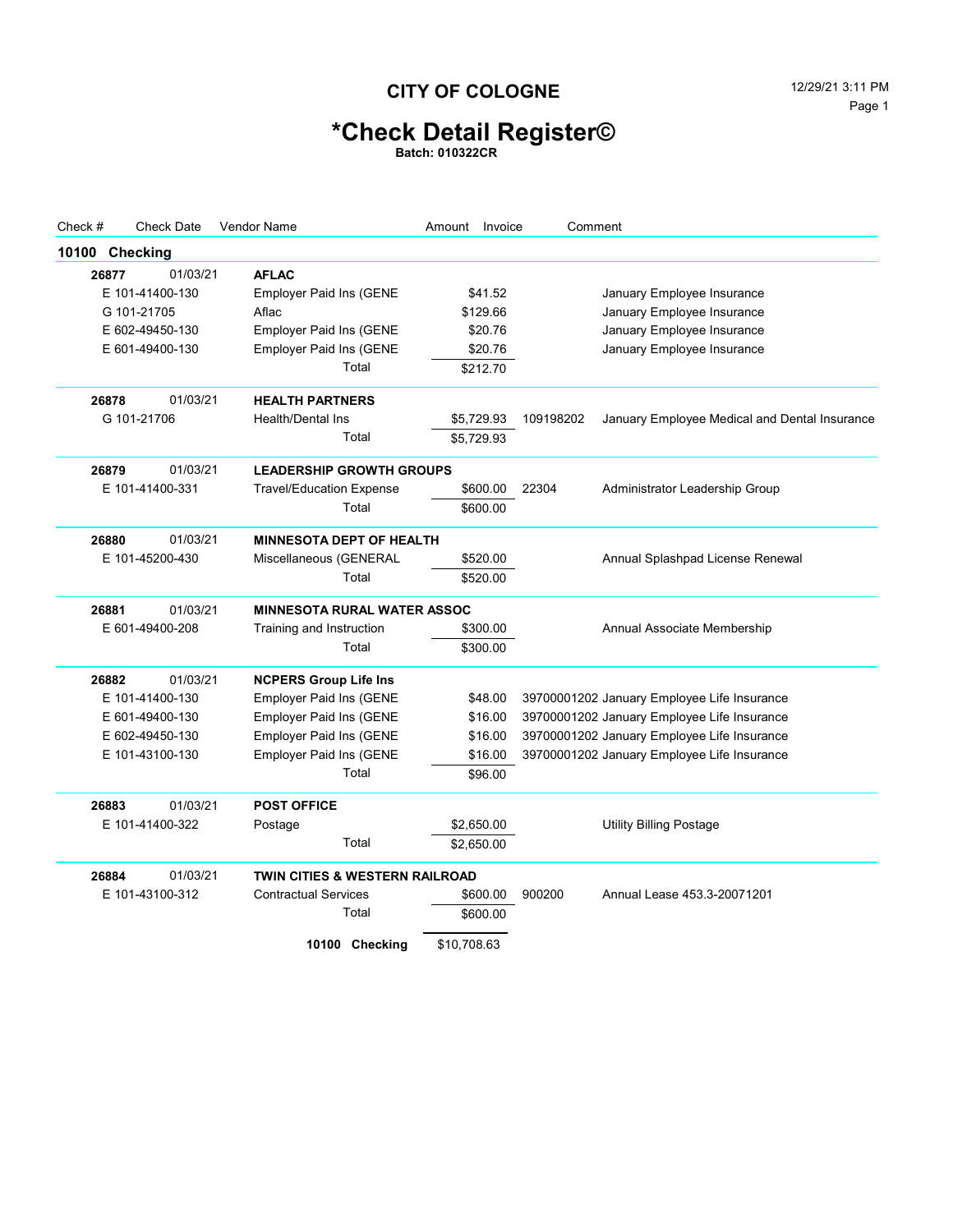## **CITY OF COLOGNE** 12/29/21 3:11 PM

# **\*Check Detail Register©**

**Batch: 010322CR**

| Check #             | <b>Check Date</b> | Vendor Name | Amount      | Invoice | Comment |
|---------------------|-------------------|-------------|-------------|---------|---------|
| <b>Fund Summary</b> |                   |             |             |         |         |
| 10100 Checking      |                   |             |             |         |         |
|                     | 101 GENERAL FUND  |             | \$10,335.11 |         |         |
| 601 WATER FUND      |                   |             | \$336.76    |         |         |
| 602 SEWER FUND      |                   |             | \$36.76     |         |         |
|                     |                   |             | \$10,708.63 |         |         |

Clerk Treasurer **Date**